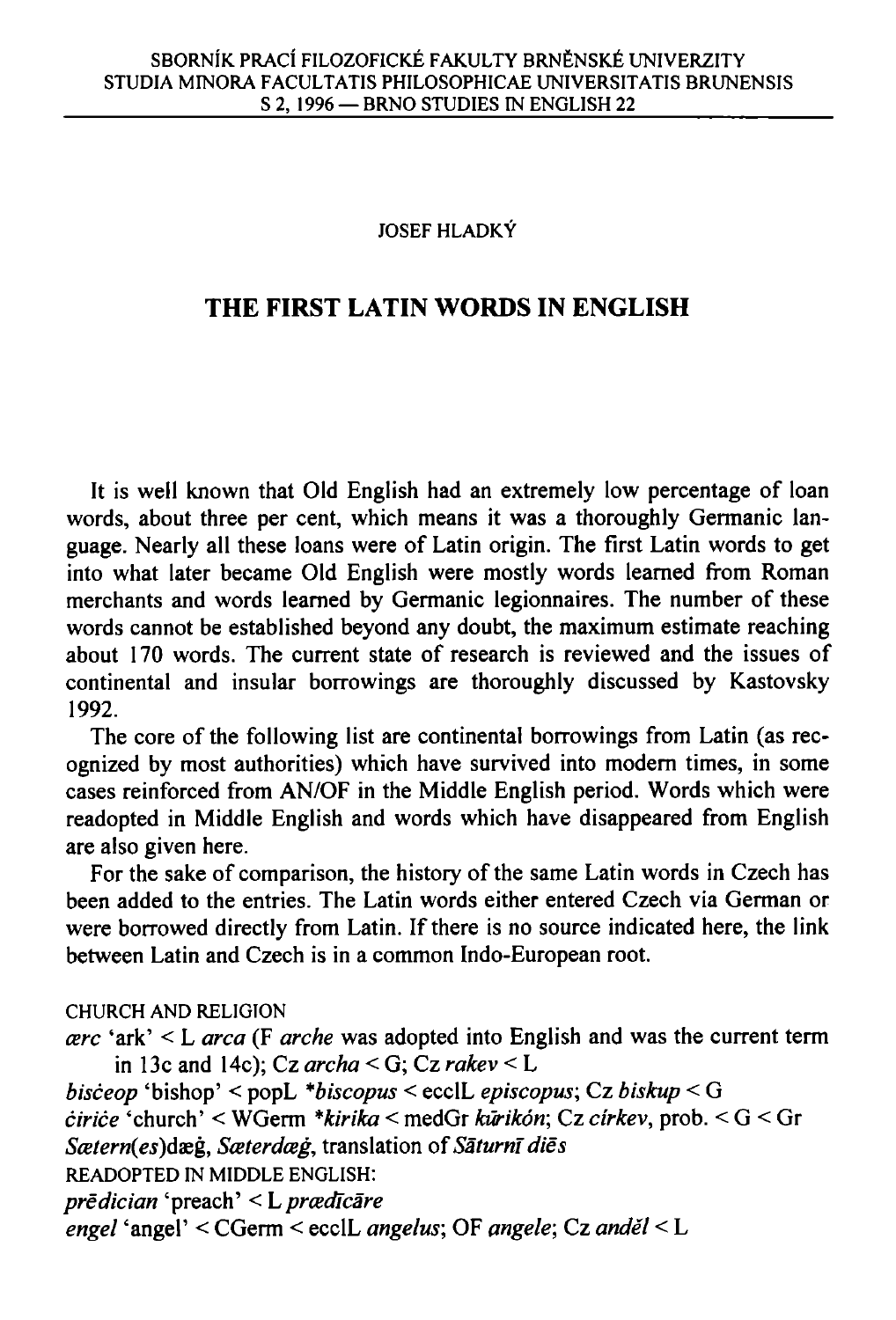**EDUCATION AND LEARNING** 

scol, scolu < medL scola < L schola < Gr (the native word was larhus 'lorehouse');  $Cz \, \xi kola < L$ 

dihtan 'arrange, impose, write' < L dictare; modE dight; Cz diktovati < L

fers 'verse' < L versus; Cz verš < L; Cz vrtěti

scrīfan 'prescribe, assign' < L scrībere; modE shrive; Cz škrabati

**READOPTED IN MIDDLE ENGLISH:** 

*diht* 'direction, piece of writing'  $\lt L$  *dictum* 

**PLANTS** 

- *bēte* 'beet' < CWGerm *bēta* < L *bēta*, perhaps of Celtic origin
- $c\bar{a}$ wel,  $c\bar{a}$ ul 'cole' < L  $caulis$ ; Cz dial,  $k\acute{e}l$  < G
- *lilie* 'lily'  $\lt L$  *lilium*: Cz *lilie*  $\lt L$
- minte 'mint' < WGerm  $**minta*$  < L menta, mentha < Gr; Cz máta; Cz coll.  $p$ fefrminc  $\leq$  G
- *næp* 'neep' (dial. for 'tur-nip' < tur-nep) < L *nāpus*
- palm, palma, palme 'palm' <  $CGerm$ < $L$  palma ('tree' through metaphor from 'part of hand'); Cz palma  $\leq L$
- pere, peru 'pear' < popL \*pira
- piper, pipor 'pepper' < L piper < Gr; Cz pepř < L
- plūme 'plum' < L prūna, orig. pl. of prūnum; Cz bluma < G

popæg, papæg > popig 'poppy' < L papāuum < papāver

rose, rose 'rose' < L rosa; Cz růže < L

**READOPTED IN MIDDLE ENGLISH:** 

- cesten 'chestnut' < L castanea; ME chesteine; Cz kaštan < L
- *ciris* 'cherry' < L cerasus; ME cherie; Cz třešně, SI čerešňa, both prob. through Romance languages
- cymen 'cummin' < L cuminum; OF cumin, comin; Cz  $kmín$  < G or F
- cyrfet 'gourd' < L cucurbita; AN gurde, OF gourde
- persoc 'peach' < L persicum < Persicum mālum 'Persian apple'; ME peche; Cz  $broskev < L$
- plante 'plant' < L planta; OF plante; Cz plantáž < F
- spīca, spīce 'herb' < L spīca; modE spike; Cz špýchar < G

LOST:

cipe 'onion' < L cēpa; Cz cibule < OHG zibolle < L cipolla < cēpa

**COOKING** 

- cetel 'kettle' < CGerm \*katilaz < L catillus; Cz kotel < G
- $c\bar{c}c$  'cook' < VL  $c\bar{c}cus$  < L  $coquus$
- cycene 'kitchen' < WGerm \*cocīna < L coquīna; Cz kuchyně < G

 $m$ ylen 'mill' < L molīnus; Cz mlýn < G

panne 'pan' < VL panna < L patina; Cz slang fanka < G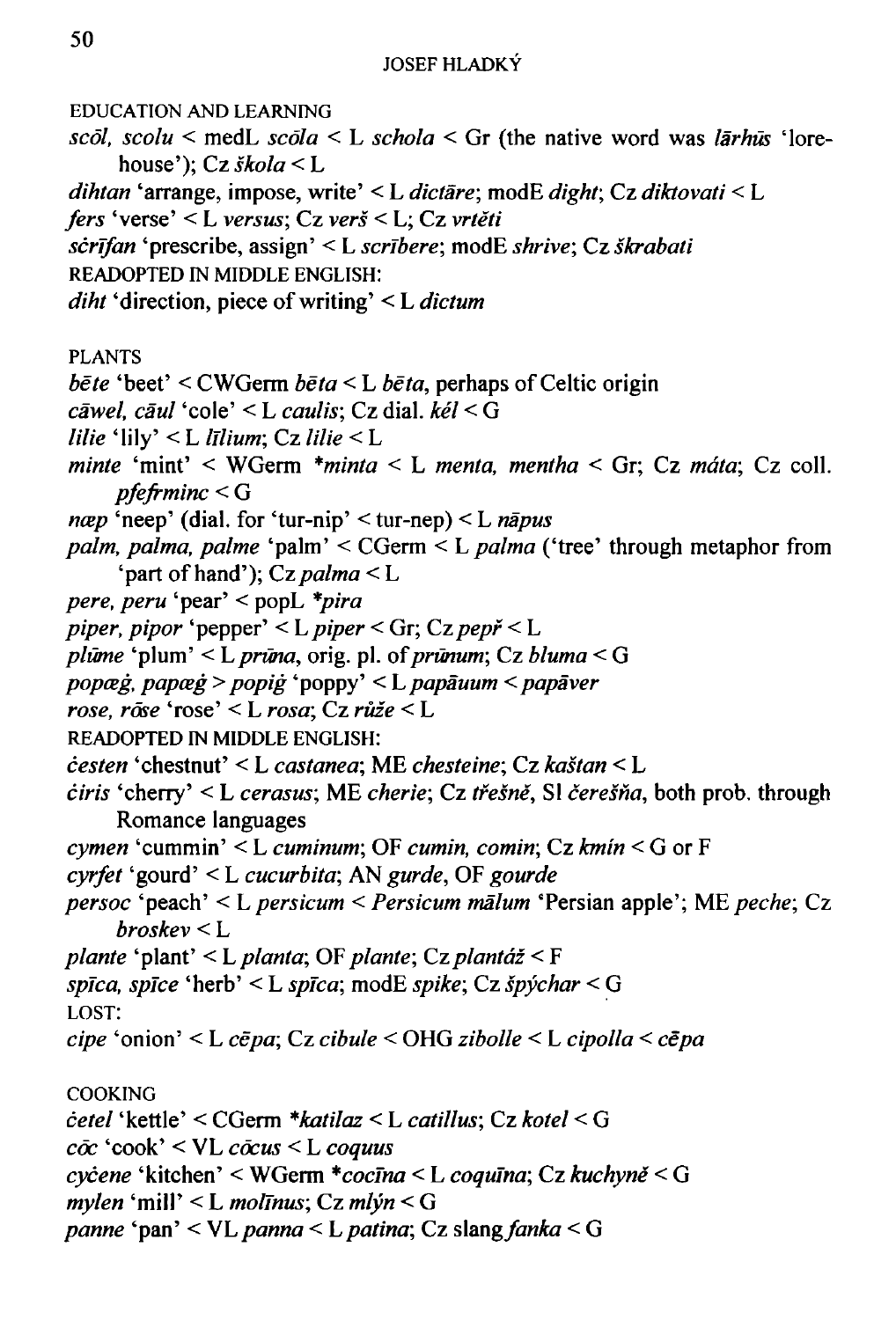**FOOD AND DRINK** butere 'butter' < L būt $\bar{y}$ rum (< Gr); Cz dial putra < G  $c \bar{e} s e$  'cheese' < WGerm \* $k \bar{a} s j o$  < L  $c \bar{a} s e u s$ *must* 'must, unfermented juice of the grape' < L *mustum*;  $Cz$  *mošt* < G rædić 'radish' < L rādīc-, rādix; -ish perhaps from blending with  $F$  radis; Cz  $\check{r}$ edkev < G  $w\bar{m}$  'wine' < CGerm \*winam < L vinum; Cz vino < G LOST: senep 'mustard' < L sinapi; G Senf **ANIMALS** catt 'cat' < LateL cattus draca 'drake, dragon' < WGerm \*drako < L dracō, Cz drak < L pāwa, pē a 'peacock' < L pāvō; Cz páv < G turtla, masc., turle, fem. 'turtle-dove' < L turtur; Cz tetřev READOPTED IN MIDDLE ENGLISH: elpend, vlpend 'elephant' < L elephans; ME olifaunt; Cz dial. elefant < Gr  $m\bar{u}$  'mule' < CGerm < L  $m\bar{u}$ lus; OF  $m\bar{u}$ ; Cz  $m\bar{u}$  < L strūta, stryta 'ostrich' < L strūthio, ME ostrice; Cz pštros < G **VESSELS, BOXES ETC.**  $\dot{c}$ ist 'chest' < Germ \*kistā < L cista: Cz coll. kisna < G  $cuppe$  'cup' < L cuppa < cūpa; Cz kupa disc 'dish' < L discus; Cz deska, prob.  $\leq$  L sacc 'sack' < L saccus < Semitic saq; Cz sak ( > sáček), žok < G scrin 'chest' < L scrinium; modE shrine; Cz skříň < G READOPTED IN MIDDLE ENGLISH: bytt 'leather bottle' < VL bottis; Cz butylka < Rus < F cælċ, celċ, LOE caliċ, cæliċ 'cup' < L calic-; OF chalice; Cz kalich < G scutel 'dish' < L scutula, scutella; ME scutel LOST: læfel, lebil 'spoon, cup' < L labellum orc 'pitcher' < LL orca < L urceus

**TRADE** 

 $\dot{c}\bar{e}\bar{a}p$  'bargain, price, market' < WGerm \* $kaupaz \leq L$  caupo 'small tradesman, innkeeper'; ModE cheap, Cheapside, Chapman; Cz kupovati  $\leq G$ 

mangere 'monger', derived from mangian 'to trade' < Germ  $*$ mangojan < L *mangō* 'dealer, trader'  $(<$ Gr)

moneve  $\le$  OF moneie; Cz mince  $\le$  G; Cz portmonka  $\le$  F

*mynet* 'mint, coin of money' < WGerm  $*$ *munita* < L *moneta* 'mint' (in Rome; Moneta was an epithet of the goddes Juno, in, or next to whose temple coins were minted); ME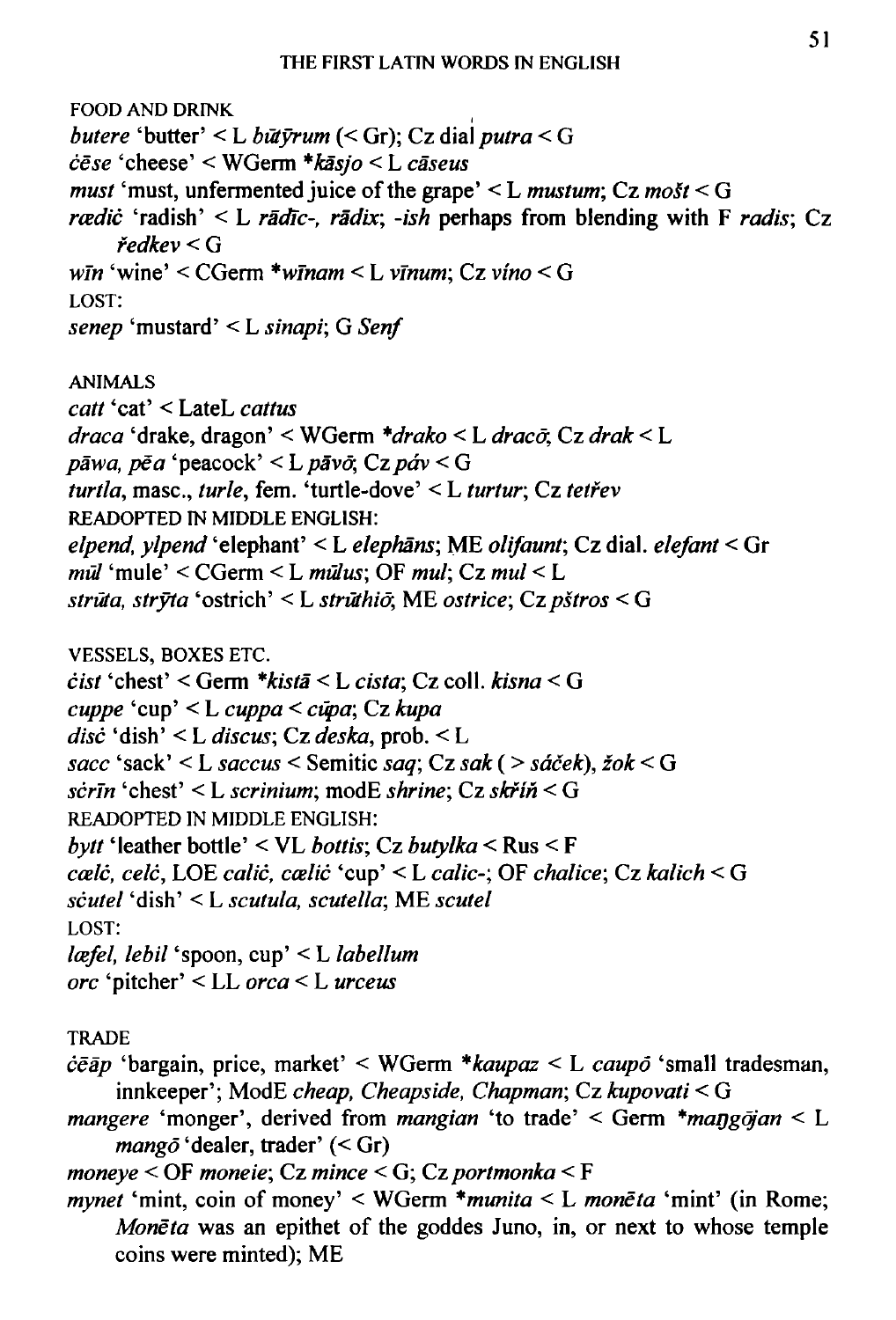toll 'payment, toll' < L toleneum **MEASURE AND DISTANCE**  $m\bar{l}$  'mile' < WG \*mīlja < L mīlia/mīllia, pl. of mīle/mīlle 'thousand' in the phrase mille passus or passuum 'one thousand steps';  $Cz$  mile  $\leq G$ *pund* 'pound' < CG \**pundo* < L *pondō* 'pound weight'; Cz arch. pud < R < G;  $Cz$  funt  $\leq G$  $\textit{price}$  'inch' < L *uncia* 'twelfth part' READOPTED IN MIDDLE ENGLISH:  $mydd$  'bushel' < L modius; in modE as mud < Du, and as modius < L LOST: byden 'measure, barrel' < VL butina; Ger Bütte **DRESS** *belt* 'belt' < L *balteus*, of Etruscan origin  $cug(e)le$  'hood, cowl' < L cuculla; Cz kukla < L *purpure*, fem. 'purple garment' < L *purpura*; Cz *purpur* < G LOST: sīde 'silk' < VL seda < L seta FURNITURE, HOUSEHOLD ITEMS port 'door, gate' < L porta; Cz prāti; Cz portýr < G; Cz fortna < G *pyle, pylu* 'pillow'  $\lt L$  *pulvinus* scamol 'bench, stool' < L scamellum, dimin. of scamnum; modE shambles; Cz  $\check$ skamna  $\leq$  L  $w\bar{c}$  'dwelling, village' < L  $v\bar{c}us$ ; modE wick; Cz ves LOST: *fæcele* 'torch' < L *facula*  $m\bar{e}$ se, mīse 'table' < L messa < mensa; Cz mísa < VL; Cz menza < L **BUILDING ARTS**  $\textit{\'eedlc}$  'chalk' < WGerm < L calc- 'lime' copor 'copper' < Germ \* kupar < L cuprum < cyprium ( $\alpha s$ ) 'metal of Cyprus' *pic* 'pitch' <  $CGerm \le L$  *pic-*, *pix* post 'pillar' < L postis pytt 'pit' < WGerm \*putti, puttja < L puteus tigele 'tile' < L tēgula; Cz cihla < G torr 'tower' < L turris; reinforced in ME by  $t\bar{u}r$  < AN READOPTED IN MIDDLE ENGLISH:  $cruff(e)$  'crypt' < L crupta, crypta; Cz hrob; Cz krypta < L; Cz kruchta < G scindel 'roof-shingle' < L scindula; ME scincle; Cz šindel < G solor, solere 'upper chamber' < L solārium; AN soler; modE sollar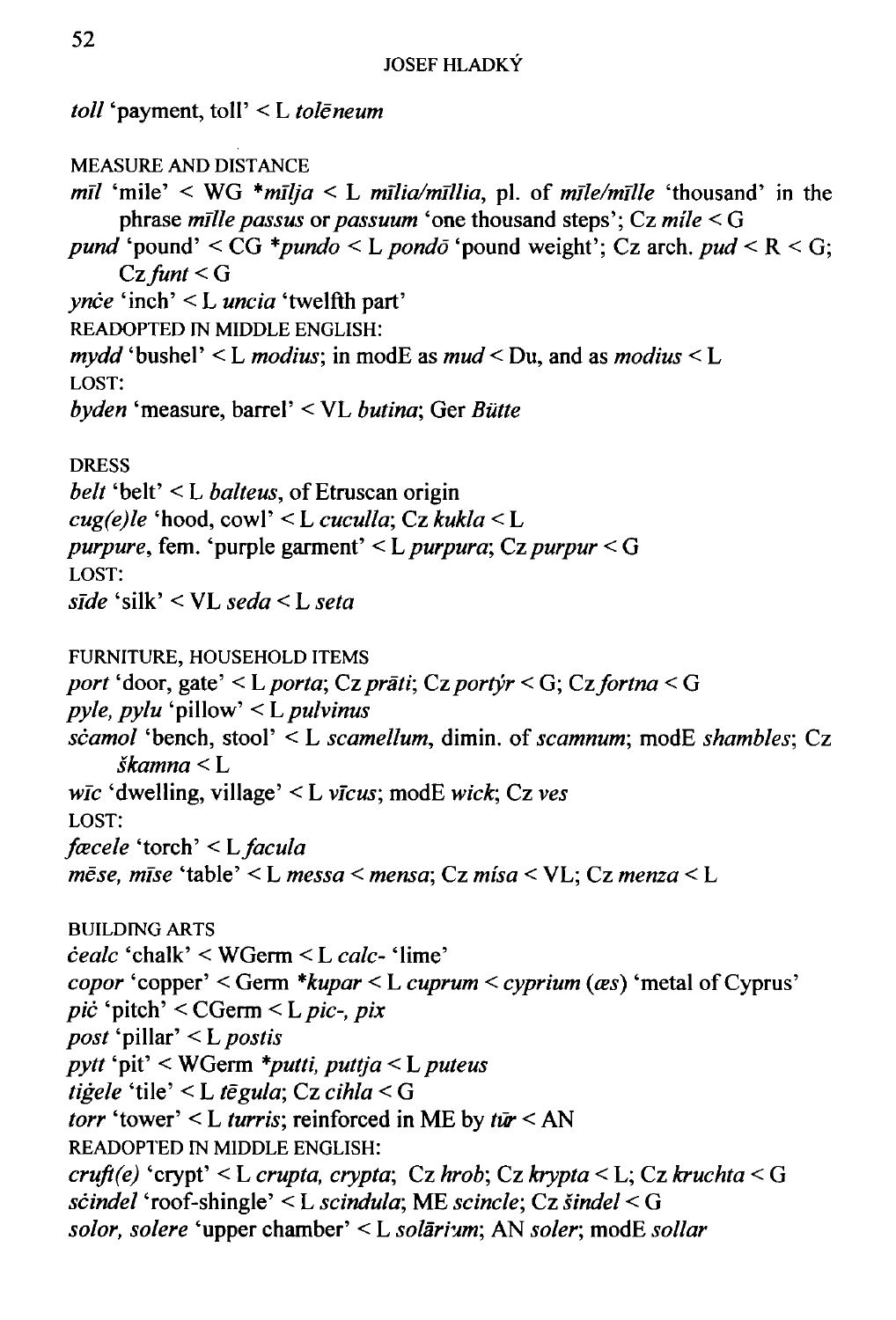```
LOST:
m\bar{u} 'wall' < L mūrus: Slovak múr < G
CRAFTS, TOOLS
ancor 'anchor' < L ancora; Cz pavouk
cylen 'kiln' < L culīna; Cz kulinární < L
pīpe 'pipe' < VL pipa, ult. from L pīpāre, imit.; Cz pipa < It; Cz fajfka < G
pinn 'pin, peq' < L pinna
sicol, sicel 'sickle' < VL *sicila < Campanian L secula
sütere 'shoemaker, (Scot. & north.E.) souter' < L sütor; Cz šíti
READOPTED IN MIDDLE ENGLISH:
regol 'wooden ruler' < L rēgula; Cz řehole < L
LOST:
clus(e) 'bolt, enclosure' < VL clusa < clausumMILITARY ACTIONS
p\bar{l}l 'pointed stake, javelin' < L p\bar{l}lum; modE pile 'dart, spike'
stræ: t 'road' \le L (via) strāta; modE street; Cz striitiweall 'wall' < L vallum; Cz val < G; Cz interval < L; Cz konvalinka < L
OTHER WORDS
fals 'false' < L falsus; Cz faleš < G
plaster 'medical application' < L plastrum; Cz flastr < G
segn 'banner; < L signum; Cz signál < L
tyrnan 'turn' < L tornāre, turnāre; Cz turnaj < G < F; Cz turnus < L; Cz storno-
    vat < It; Cz turniket < F; Cz turné < F; Cz tornādo < Sp
READOPTED IN MIDDLE ENGLISH:
cāsere 'emperor' < L Caesar; ME Cesar; Cz císař < G
trifet 'tribute' < L tribūtum; ME < L
```
No claim can be made that the above list is complete or that it brings some final answer to a question. The main idea has been to show that a majority of the Latin borrowings survived into modern English and that a minority disappeared, just as many other Old English words of domestic origin.

There are words which are regarded as continental by some authoritities on the subject and which have not been included here, eg. munuc. The reason is the degree of likelihood that the concept of monasticism was known to the speakers of Germanic dialects before they accepted Christianity. Monasticism existed in India and in other parts of Asia long before Christianity and the first Christian monks lived in Egypt (St. Anthony, c. 270 AD). In 340, St. Athanasius went to Rome and brought the knowledge of monastic life to Western Europe. Monasticism soon became common in Rome and throughout Italy and then it spread to Gaul and to northern Africa. The patriarch of Western monks, St. Benedict of